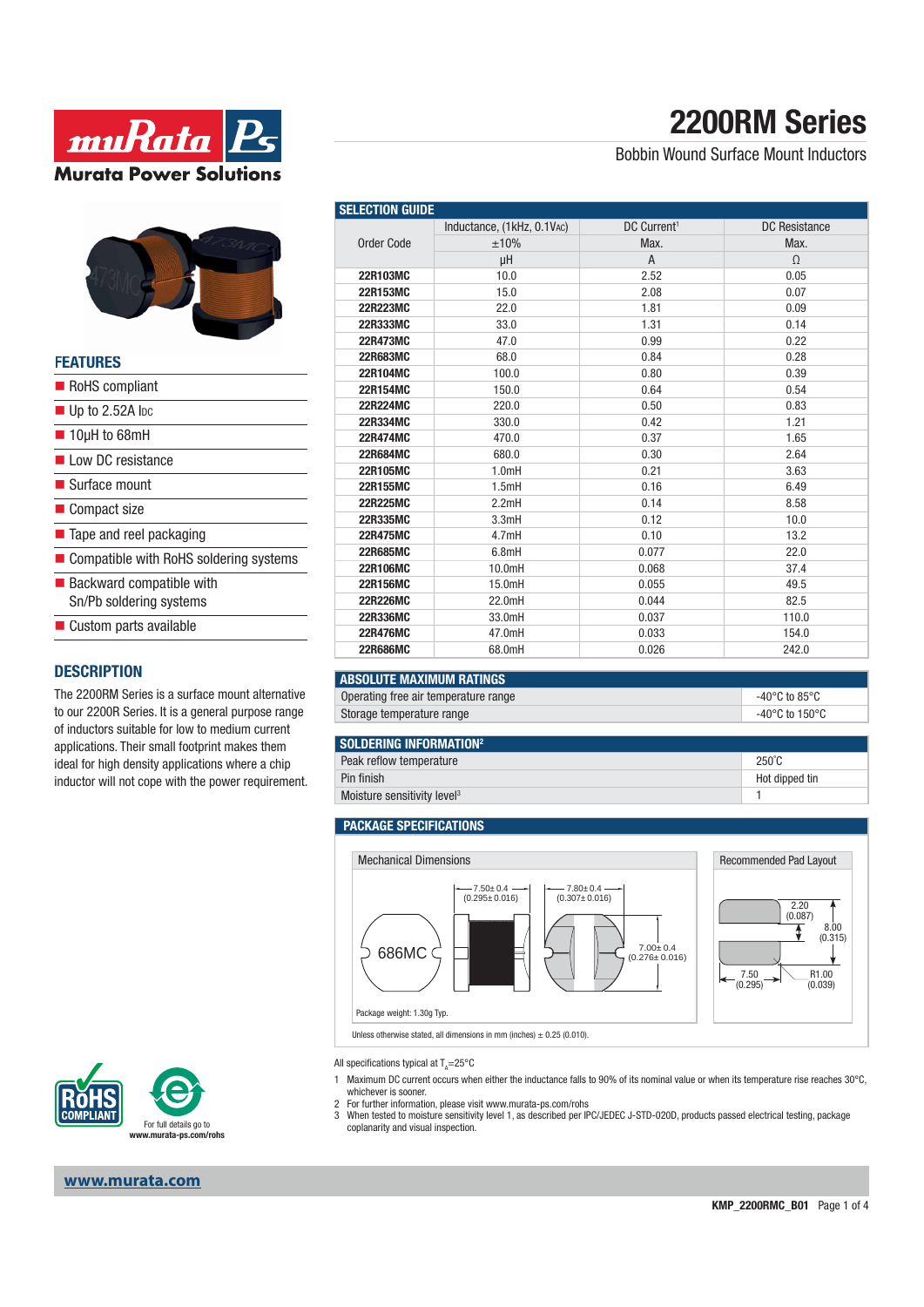## **muRata Ps** Murata Power Solutions

# **2200RM Series**

Bobbin Wound Surface Mount Inductors





**www.murata.com**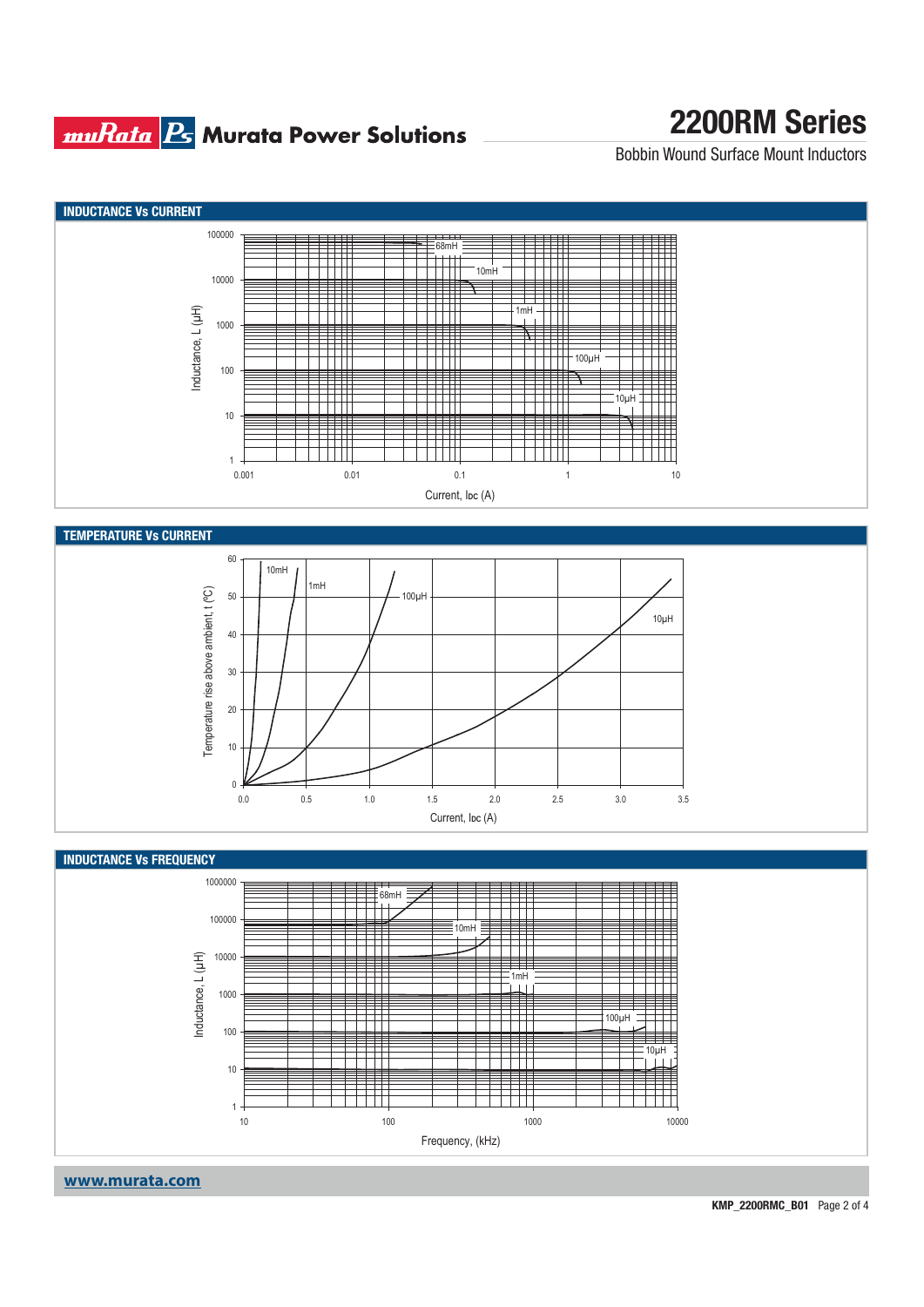## **muRata Ps** Murata Power Solutions

# **2200RM Series**

Bobbin Wound Surface Mount Inductors